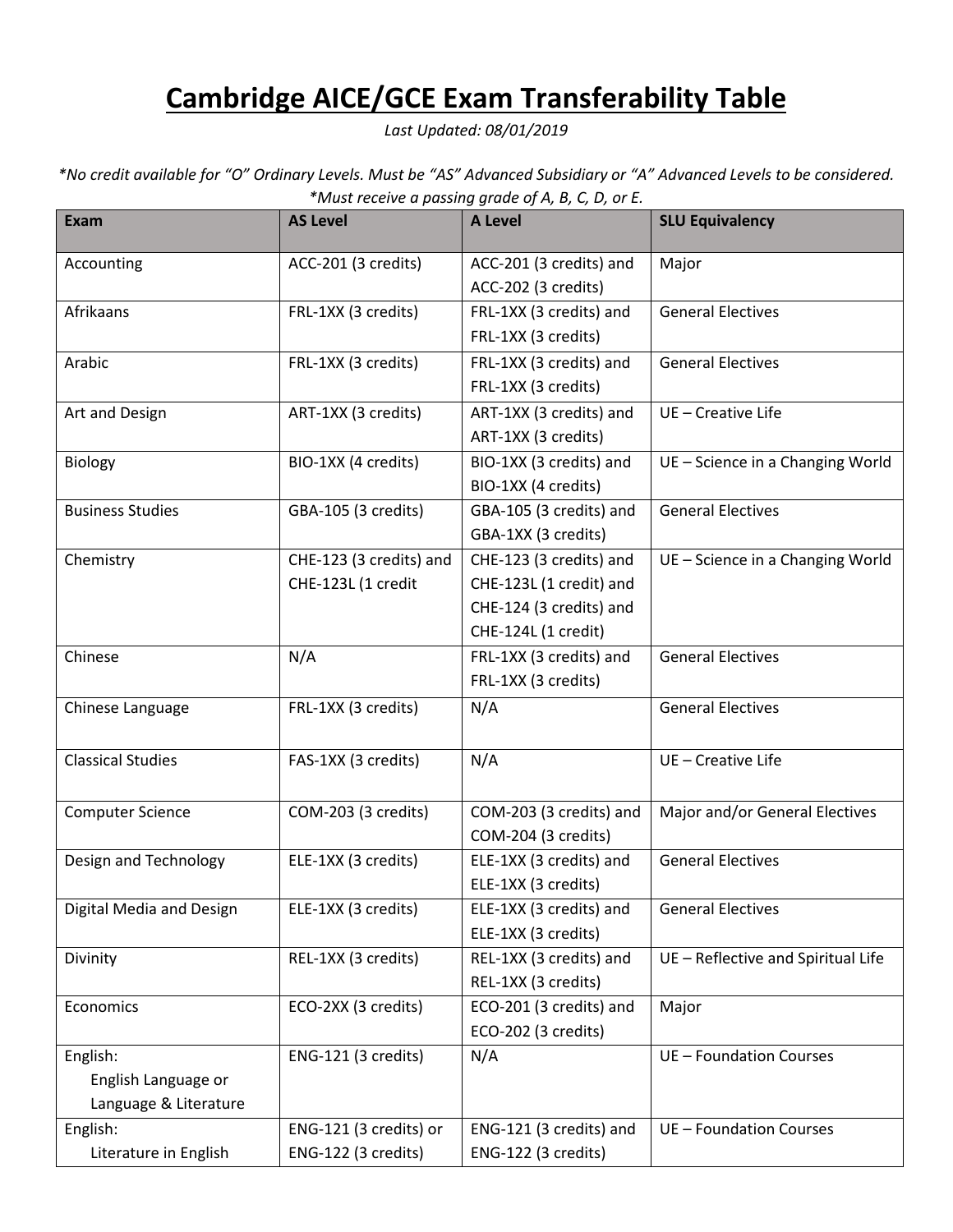| <b>English General Paper</b>    | ELE-1XX (3 credits) | N/A                     | <b>General Electives</b>           |
|---------------------------------|---------------------|-------------------------|------------------------------------|
| <b>Environmental Management</b> | ENV-201 (3 credits) | N/A                     | UE - Science in a Changing World   |
| <b>Food Studies</b>             | N/A                 | SCI-1XX (3 credits) and | UE - Science in a Changing World   |
|                                 |                     | ELE-1XX (3 credits)     | and/or General Electives           |
| French                          | FRE-111 (3 credits) | FRE-111 (3 credits) and | <b>General Electives</b>           |
|                                 |                     | FRE-112 (3 credits)     |                                    |
| French Literature               | FRL-1XX (3 credits) | N/A                     | <b>General Electives</b>           |
| <b>General Paper</b>            | ELE-1XX (3 credits) | N/A                     | <b>General Electives</b>           |
| Geography                       | GEO-1XX (3 credits) | GEO-1XX (3 credits) and | UE - Science in a Changing World   |
|                                 |                     | SSC-1XX (3 credits)     | and/or General Electives           |
| German                          | GER-111 (3 credits) | GER-111 (3 credits) and | <b>General Electives</b>           |
|                                 |                     | GER-112 (3 credits)     |                                    |
| Global Perspectives &           | ELE-1XX (3 credits) | ELE-1XX (3 credits) and | <b>General Electives</b>           |
| Research                        |                     | ELE-1XX (3 credits)     |                                    |
| Hindi                           | FRL-1XX (3 credits) | FRL-1XX (3 credits) and | <b>General Electives</b>           |
|                                 |                     | FRL-1XX (3 credits)     |                                    |
| Hinduism                        | REL-1XX (3 credits) | REL-1XX (3 credits) and | UE - Reflective and Spiritual Life |
|                                 |                     | REL-1XX (3 credits)     |                                    |
| History                         | HTY-1XX (3 credits) | HTY-1XX (3 credits) and | UE - Human Adventure               |
|                                 |                     | HTY-1XX (3 credits)     |                                    |
| <b>Information Technology</b>   | COM-140 (3 credits) | COM-140 (3 credits) and | UE - Foundation Courses and/or     |
|                                 |                     | COM-203 (3 credits)     | <b>General Electives</b>           |
| <b>Islamic Studies</b>          | REL-1XX (3 credits) | REL-1XX (3 credits) and | UE - Reflective and Spiritual Life |
|                                 |                     | HUM-1XX (3 credits)     | and/or UE - Creative Life          |
| Japanese Language               | FRL-1XX (3 credits) | N/A                     | <b>General Electives</b>           |
| Latin                           | FRL-1XX (3 credits) | N/A                     | <b>General Electives</b>           |
| Law                             | ELE-1XX (3 credits) | ELE-1XX (3 credits) and | <b>General Electives</b>           |
|                                 |                     | HTY-1XX (3 credits)     |                                    |
| Marathi                         | FRL-1XX (3 credits) | FRL-1XX (3 credits) and | <b>General Electives</b>           |
|                                 |                     | FRL-1XX (3 credits)     |                                    |
| <b>Marine Science</b>           | BIO-1XX (3 credits) | BIO-1XX (3 credits) and | UE - Science in a Changing World   |
|                                 |                     | BIO-1XX (3 credits)     |                                    |
| Mathematics                     | *See chart below    | *See chart below        | UE - Foundation Courses and/or     |
|                                 |                     |                         | <b>General Electives</b>           |
| Mathematics:                    | N/A                 | MAT-131 (3 credits) and | UE - Foundation Courses            |
| <b>Further Math</b>             |                     | MAT-131 (3 credits)     |                                    |
| Media Studies                   | ELE-1XX (3 credits) | ELE-1XX (3 credits) and | <b>General Electives</b>           |
|                                 |                     | ELE-1XX (3 credits)     |                                    |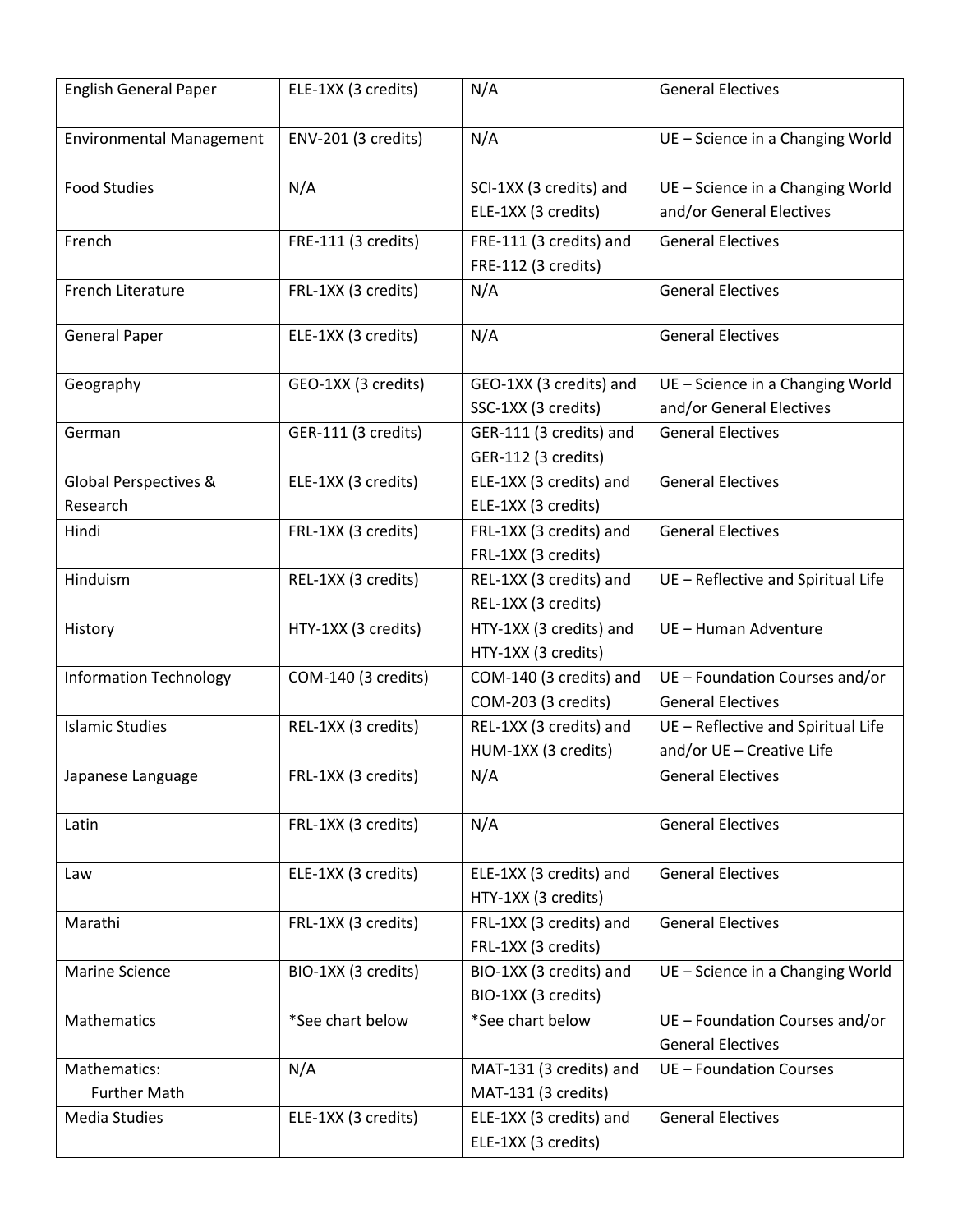| <b>Music</b>              | MUS-123 (3 credits)     | MUS-123 (3 credits) and | UE - Creative Life                 |
|---------------------------|-------------------------|-------------------------|------------------------------------|
|                           |                         | HUM-1XX (3 credits)     |                                    |
| <b>Nepal Studies</b>      | HUM-1XX (3 credits)     | N/A                     | <b>General Electives</b>           |
|                           |                         |                         |                                    |
| Physics                   | PHY-221 (3 credits) and | PHY-221 (3 credits) and | UE - Science in a Changing World   |
|                           | PHY-221L (1 credit)     | PHY-221L (1 credit) and |                                    |
|                           |                         | PHY-222 (3 credits) and |                                    |
|                           |                         | PHY-222L (1 credit)     |                                    |
| Portuguese                | POR-111 (3 credits)     | POR-111 (3 credits) and | <b>General Electives</b>           |
|                           |                         | POR-112 (3 credits)     |                                    |
| Psychology                | PSY-161 (3 credits)     | PSY-161 (3 credits) and | UE - Human Adventure               |
|                           |                         | PSY-1XX (3 credits)     |                                    |
| Sociology                 | N/A                     | SOC-121 (3 credits)     | UE - Human Adventure               |
|                           |                         |                         |                                    |
| Spanish                   | SPA-111 (3 credits)     | SPA-111 (3 credits) and | <b>General Electives</b>           |
|                           |                         | SPA-112 (3 credits)     |                                    |
| Spanish Literature        | SPA-1XX (3 credits)     | N/A                     | <b>General Electives</b>           |
|                           |                         |                         |                                    |
| Tamil                     | FRL-1XX (3 credits)     | FRL-1XX (3 credits) and | <b>General Electives</b>           |
|                           |                         | FRL-1XX (3 credits)     |                                    |
| <b>Thinking Skills</b>    | PHI-1XX (3 credits)     | PHI-1XX (3 credits) and | UE - Reflective and Spiritual Life |
|                           |                         | PHI-1XX (3 credits)     | and/or General Electives           |
| <b>Travel and Tourism</b> | IHT-130 (3 credits)     | IHT-130 (3 credits) and |                                    |
|                           |                         | IHT-130 (3 credits)     |                                    |
| Urdu                      | FRL-1XX (3 credits)     | FRL-1XX (3 credits) and | <b>General Electives</b>           |
|                           |                         | FRL-1XX (3 credits)     |                                    |

## \*Mathematics

| <b>AS Level</b>             |           |                     |
|-----------------------------|-----------|---------------------|
| No Paper Specified          | $P1 + P2$ | MAT-151 (3 credits) |
|                             |           |                     |
| <b>Pure Mathematics and</b> | $P1 + P2$ | MAT-152 (3 credits) |
| <b>Pure Mathematics 2</b>   |           |                     |
| <b>Pure Mathematics and</b> | $P1 + M1$ | MAT-151 (3 credits) |
| Mechanics 1                 |           |                     |
| Pure Mathematics and        | $P1 + S1$ | MAT-151 (3 credits) |
| Probability & Statistics 1  |           |                     |

| A Level                    |                     |                                                |
|----------------------------|---------------------|------------------------------------------------|
| No Paper Specified         | $P1 + P3$           | MAT-152 (3 credits) and<br>MAT-231 (4 credits) |
|                            |                     |                                                |
| Pure Mathematics and       | $P1 + P3 + M1 + S1$ | MAT-152 (3 credits) and                        |
| Pure Mathematics 3 and     |                     | MAT-231 (4 credits)                            |
| Mechanics 1 and            |                     |                                                |
| Probability & Statistics 1 |                     |                                                |
| Pure Mathematics and       | $P1 + P3 + M1 + M2$ | MAT-152 (3 credits) and                        |
| Pure Mathematics 3 and     |                     | MAT-231 (4 credits)                            |